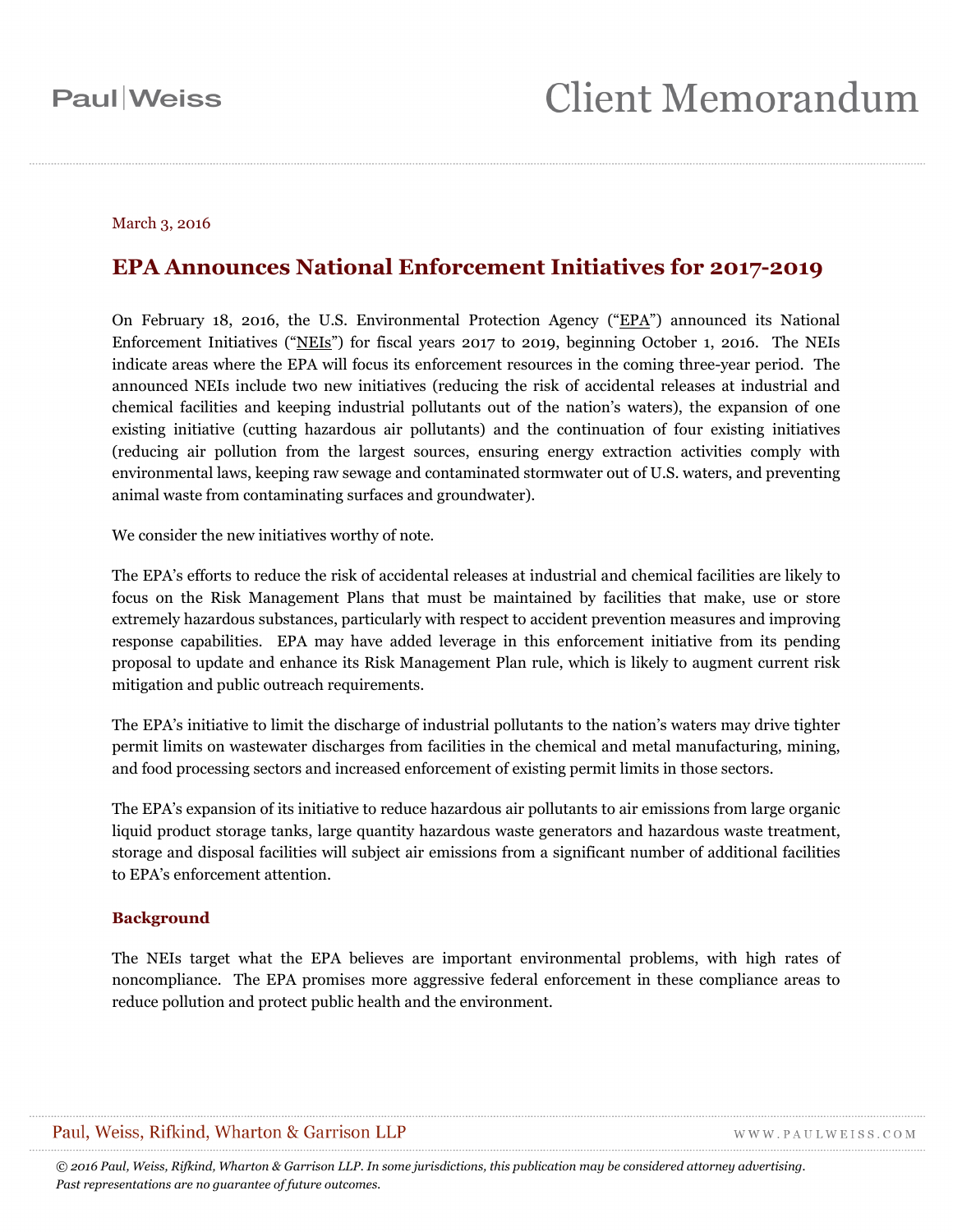## **Paul**Weiss

# **Client Memorandum**

The EPA has observed that accidental releases at industrial and chemical facilities that make use or store extremely hazardous substances result in about 150 catastrophic accidents annually. The EPA also noted that these accidents often kill or injure employees and emergency responders and release chemicals that threaten harm to neighboring communities, and that many of these facilities are located in low income or minority communities.<sup>1</sup>

The EPA's main tool for reducing the number of and harm resulting from these accidental releases is its Risk Management Plan rule, which requires facilities that make, process, use or store more than a threshold quantity of a listed extremely hazardous substance prepare and implement a Risk Management Plan.2 A Risk Management Plan must include, among other elements, a hazard assessment of the facility, an accident prevention program, and an emergency response program. The Risk Management Plan must be resubmitted every five years, and is provided to local fire, police and emergency response personnel and must be made available to the public.3 In proposing these NEIs, the EPA noted the increased risk presented by inadequacies in the implementation of Risk Management Plans, including failure to adequately train personnel, maintain equipment or conduct routine inspections.4

In order to keep industrial pollutants out of the nation's waters, the EPA stated that it would focus on wastewater discharges from industrial sectors like chemical and metal manufacturing, mining and food processing based on EPA's assertion that these sectors are responsible for a disproportionate amount of nutrient and metal pollution, frequently in violation of permit limits, that is degrading water quality and threatening drinking water sources in national waters. The EPA has announced that it plans to reduce this pollution through its wastewater discharge permit programs and through pursuing illegal pollution discharges. 5

The EPA is also expanding the scope of its NEI concerning hazardous air pollutants by including air emissions from large organic liquid product storage tanks, hazardous waste generators and hazardous waste treatment, storage and disposal facilities. In support of this expanded scope, the EPA identified widespread violations of air emissions requirements applicable to these facilities.<sup>6</sup> This NEI began in 2004, with the intent of identifying and addressing illegal and excess emissions of toxic air pollutants

 $\overline{a}$ 

<sup>1</sup> http://www.epa.gov/enforcement/national-enforcement-initiatives.

<sup>2 40</sup> C.F.R. §68.130. List of regulated substances at 40 C.F.R. §68.130, and also available at http://www.epa.gov/rmp/list-regulatedsubstances-under-risk-management-plan-rmp-program.

<sup>3 40</sup> C.F.R. §68.210.

<sup>4 80</sup> Fed. Reg. 55352, 55354 (September 15, 2015).

<sup>5</sup> *Id*. EPA News Release, "EPA Announces National Enforcement Initiatives for Coming Years", February 18, 2016.

<sup>6 80</sup> Fed. Reg. 55352, 55354 (September 15, 2015).